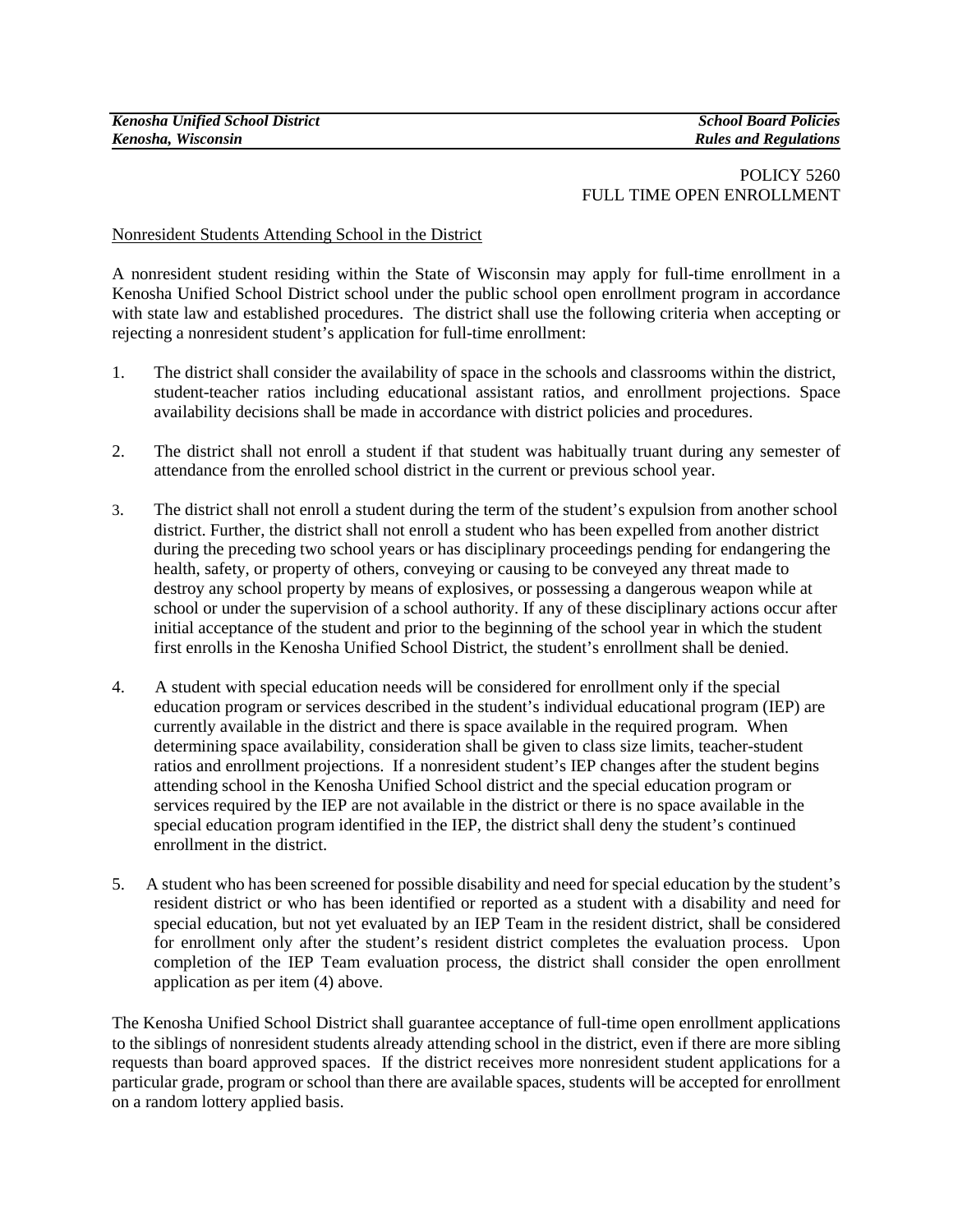POLICY 5260 FULL TIME OPEN ENROLLMENT Page 2

Once accepted for enrollment, the district shall assign the nonresident student to a school or program in accordance with district policies and procedures. The district shall give preference in attendance at a school, program, class or grade to resident students who live outside the school's attendance area.

Nonresident open enrollment students will not be required to reapply more than once, except:

- All nonresident open enrollment students attending elementary school in the District shall be required to reapply for enrollment prior to admission to middle school.
- All nonresident open enrollment students who come into the district on open enrollment at the middle school level will need to reapply for open enrollment at the high school level.

Student transportation shall be the responsibility of the student's parent(s)/guardian(s) or the adult student except as otherwise required by law.

Nonresident open enrollment students attending a school or program in the district have all the rights and privileges of resident students and are subject to the same rules and regulations as resident students.

Nonresident open enrollment students may have their enrollment terminated due to habitual truancy. The definitions and notifications for open enrolled habitual truant students will be consistent with those of resident students (KUSD Policy 5310). The resident school district of open enrolled students will also receive these notifications.

Nonresident students that attend a school that does not offer WIAA athletics will be assigned, on a lottery basis, a WIAA-eligible school for sports, extra-curricular activities and fine arts.

The school board shall guarantee open enrollment approval to currently attending Kenosha Unified pupils who submit a completed open enrollment application. Currently attending pupils will not impact the open enrollment space allocations approved by the board.

### Alternative Open Enrollment Applications

Alternative Open Enrollment applications may be submitted in accordance with the identified process starting in July for the upcoming school year. Nonresident students and parents may submit an alternative application based on the listed criteria during the designated window for such applications.

A nonresident school board may not approve an alternative application submitted prior to the 3rd Friday in September if the board did not approve all applications for the pupil's grade or special education service that were submitted in the regular application period for the same school year. A nonresident school board may not approve an alternative application submitted after the January school board meeting for a current school year if the board limited the number of spaces available in the pupil's succeeding grade or special education service for applications submitted under the regular application procedure for the following school year.